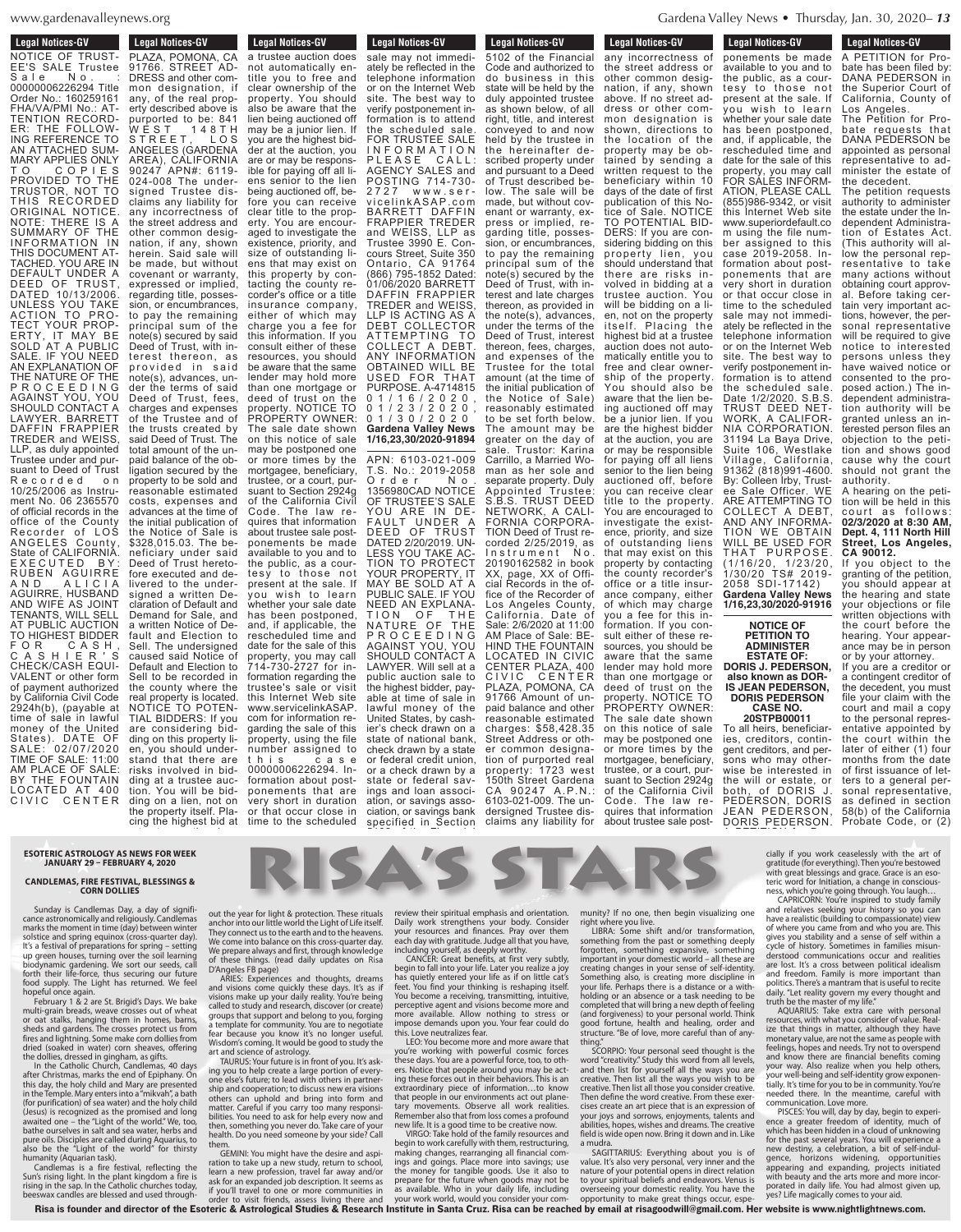# **Example 18** Legal Notices-GV

**Legal Nutiles-GV** 60 days from the date of mailing or personal delivery to you of a notice under section 9052 of the California Probate Code. Other California statutes and legal authority may affect your rights as a creditor. You may want to consult with an attorney knowledgeable in California law.

You may examine the file kept by the court. If you are a person interested in the estate, you may file with the court a Request for Special Notice (form DE-154) of the filing of an inventory and appraisal of estate assets or of any petition or account as provided in Probate Code section 1250. A Request for Special Notice form is available from the court clerk.

Attorney for Petitioner: Nicole R. Plottel, 466 Vallombrosa Ave., Chico, CA. (530) 893- 2882

authority. **Gardena Valley News-1 / 1 6 , 2 3 , 3 0 / 2 0 2 0 - 9 1 9 4 9**

> **NOTICE OF PETITION TO ADMINISTER ESTATE OF: KARL T. LEE CASE NO. 20STPB00021**

To all heirs, beneficiaries, creditors, contingent creditors, and persons who may otherwise be interested in the WILL or estate, or both of KARL T. LEE. A PETITION FOR PROBATE has been filed by CYNTHIA LEE in the Superior Court of California, County of LOS ANGELES. THE PETITION FOR

PROBATE requests that CYNTHIA LEE be appointed as personal representative to administer the estate of the decedent.

THE PETITION requests the decedent of the decedent

**Legal Notices-GV** Legal Nutries-GV ters to a general personal representative, as defined in section 58(b) of the California Probate Code, or (2) **Legal Notices-GV** Legal Nutrices-GV quests the decedent's WILL and codicils, if any, be admitted to probate. The WILL and any codicils are available for examination in the file kept by the court. THE PETITION requests authority to administer the estate under the Independent Administration of Estates Act . (This authority will allow the personal representative to take many actions without obtaining court approval. Before taking certain very important actions, however, the personal representative will be required to give notice to inter-

60 days from the date of mailing or personal delivery to you of a notice under section 9052 of the California Probate Code. Other California statutes and legal authority may affect your rights as a creditor. You may want to consult with an attorney

knowledgeable in California law. YOU MAY EXAMINE the file kept by the court. If you are a person interested in the estate, you may file with the court a Request for Special Notice (form DE-154) of the filing of an inventory and appraisal of estate assets or of any petition or account as provided in Probate Code section 1250. A Request for Special Notice form is available from the court clerk. ested persons unless they have waived notice or consented to the proposed action.) The independent administration authority will be granted unless an interested person files an objection to the petition and shows good cause why the court should not grant the

Attorney for Petitioner JEROME S. SNYDER - SBN 214104 LAW OFFICE OF JEROME SNYDER 12881 KNOTT ST. #101 GARDEN GROVE CA 92841 BSC 217886 A HEARING on the petition will be held in this court as follows: 02/03/20 at 8:30AM in Dept. 67 located at 111 N. HILL ST., LOS ANGELES, CA 90012 IF YOU OBJECT to the granting of the petition, you should appear at

1/16, 1/23, 1/30/20 **CNS-3330207# GARDENA VALLEY NEWS Gardena Valley News** the hearing and state your objections or file written objections with the court before the hearing. Your appearance may be in person

**1/16,23,30/2020-91950** NOTICE OF TRUST-EE'S SALE T.S. No.: 2019-04759 A.P.N.: 6105-013-024 NOTE: THERE IS A SUM-MARY OF THE IN-FORMATION IN THIS DOCUMENT AT-TACHED. [PURSU-ANT TO CIVIL CODE 2923.3(a), THE SUM-MARY OF INFORMA-TION REFERRED TO ABOVE IS NOT AT-

low. The sale will be made, but without covenant or warranty, ex-

#### CITY OF GARDENA  $\mathbf{A}$  $\overline{c}$ T H IS DOC U M E N T IT OF GARDET  $\blacksquare$ any, be admitted to probate. The WILL and

or by your attorney. IF YOU ARE A CRED-ITOR or a contingent creditor of the decedent, you must file your claim with the court and mail a copy to the personal representative appointed by the court within the later of either (1) four months from the date of first issuance of let-

#### NOTICE OF PUBLIC HEARING OF PUBLIC HEARING TO THE TRUSTOR.]  $\mathbf 0$  or public firm  $\overline{\phantom{a}}$  and  $\overline{\phantom{a}}$ able in the form in the set of the set of the set of the set of the set of the set of the set of the set of th the file kept by the file

**PUBLIC NOTICE IS HEREBY GIVEN THAT** | on <code>Tuesday, February 11, 2020, at 7:30</code> | **p.m**., the City Council of the City of Gardena will conduct a public hearing to make a decision on Ordinance No. 1815 adopting by reference, the California State Building Code, with amendments. The public hearing will be in the City Council Chambers at City Hall located at | 1700 W. 162nd Street. **CE IS HEREBY GIVEN THAT**  $\frac{1}{2}$ Pardena will conon on Ordinance | California State I bublic hearing will T I O N O F T H E T H E  $\mathbb{Z}$  the California  $\mathbb{Z}$  $\frac{1}{2}$  and  $\frac{1}{2}$  and  $\frac{1}{2}$  and  $\frac{1}{2}$ ing to make a decl g by reference, th vamendments. The l ou  $\Gamma$  ruptic right  $\mathsf{P}$ . $\mathsf{I}$ . $\mathsf{I}$ . $\mathsf{I}$ . $\mathsf{I}$ . $\mathsf{I}$ . $\mathsf{I}$ . $\mathsf{I}$ . $\mathsf{I}$ | duct a public hea l No. 1815 adopti Building Code, will

│ California law requires cities to adopt the California Build-<br>│ ing Standards Code (CBSC) which is set forth in Title 24 of the California Code of Regulations. The 2019 edition of that Code, together with local amendments, will be | California law requires cities to adopt the California Build- | of the California Code of Regulations. The 2019 edition AUCTION TO THE considered for City Council adoption

| considered for City Council adoption.<br>| The proposed ordinance and resolution are available for | Frie proposed cramatice and resolution are available for<br>public review at the Community Development Depart-<br>ment, located in Room 101 at City Hall. The remaining file matters are available for review in the Community De-<br>velopment Department.<br>All persons interested in the proposed ordinance may apthe Community Development Depart- $\mid$  ment, located in Room 101 at City Hall. The remaining  $\mid$ e Communitv De- I | file matters are available for review in the Community De-<br>| velopment Department  $t \in \text{Countinary Dev}$ velopment Department  $\Gamma$  incoproposed one tice or consented to the

| pear before the City Council at said public hearing and | present any testimony or evidence they may wish to offer.  $\left| \right.$  present any testimony or evidence they may wish to of-Eu in the proposeu able from the court woopment bepar **Leir bei anne ruifer an**  $\frac{1}{2}$  for  $\frac{1}{16}$  is the grant of grant the state of  $\frac{1}{16}$ 

ici.<br>If you challenge the nature of the proposed action in court, you will be limited to raising only those issues you  $\vert$  or someone else raises at the public hearing described in  $\vert$ this notice, or in written correspondence delivered to the and notice, or in whiteh correspondence delivered to the Gardena City Council at, or prior to the public hearing. | This notice is dated the 30th day of January 2020. he nature of the proposed action in ncil at, or prior to the public hearing. of Trust described be- $A$ torney for  $P$  $1.01$  at, 01 prior to t  $\mathsf{I}$  is you  $\int$  and notice, or in  $\sqrt{2}$  $\frac{1}{2}$  Gardena City Co ANGELES, CA 90012

you should appear at

 $L$ egal Notices-GV **ADMINISTER ESTATE OF: KEI OGATA CASE NO. 20STPB00217** To all heirs, beneficiaries, creditors, contingent creditors, and per-**Legal Notices-GV** Legal Nutries-GV obtain will be used for that purpose. NOTICE TO POTENTIAL BID-DERS: If you are considering bidding on this property lien, you should understand that there are risks involved in bidding at a trustee auction. You

aware that the lien be-

**Legal Notices-GV** Legal Nutles-GV ABOVE IS NOT AT-TACHED TO THE RE-CORDED COPY OF THIS DOCUMENT BUT ONLY TO THE COPIES PROVIDED TO THE TRUSTOR.] YOU ARE IN DE FAULT UNDER A DEED OF TRUST DATED 5/2/2019. UN-LESS YOU TAKE AC-TION TO PROTECT YOUR PROPERTY, IT MAY BE SOLD AT A PUBLIC SALE. IF YOU NEED AN EXPLANA-TION OF THE NATURE OF THE P R O C E E D I N G AGAINST YOU, YOU SHOULD CONTACT A LAWYER. A PUBLIC AUCTION TO THE HIGHEST BIDDER F O R C A S H , C A S H I E R ' S CHECK/CASH EQUI-VALENT or other form of payment authorized by 2424h(b), (payable at the time of sale in lawful money of the United States), will be held by the duly appointed trustee as shown below, of all right, title, and interest conveyed to and now held by the trustee in the hereinafter described property under and pursuant to a Deed of Trust described below. The sale will be made, but without covenant or warranty, expressed or implied, regarding title, possession, or encumbrances, to pay the remaining principal sum of the note(s) secured by the Deed of Trust, with interest and late charges thereon, as provided in the note(s), advances, under the terms of the Deed of Trust, interest thereon, fees, charges and expenses of the Trustee for the total amount (at the time of the initial publication of the Notice of Sale) reasonably estimated to be set forth below. The amount may be greater on the day of sale. Trustor: VISION ADELANTE, A CALI-FORNIA CORPORA-TION Duly Appointed Trustee: Entra Default Solutions, LLC 1355 Willow Way, Suite 115, Concord, California 94520 Phone: (925) 272-4993 Deed of Trust Recorded 5/13/2019 as Instrument No. 20190435106 in book , page of Offi-cial Records in the office of the Recorder of Los Angeles County, California, Date of Sale: 2/7/2020 at 11:00 AM Place of Sale: By the fountain located at 400 Civic Center Plaza, Pomona, CA 91766 Amount of unpaid balance and other charges: \$651,476.80 Street Address or other common designation of real property: 1527 AND 1529 WEST 160 TH STREET GARDENA, CA 90247 to be sold: A.P.N.: 6105-013-024 The undersigned Trustee disclaims any liability for any incorrectness of the street address or other common designation, if any, shown above. We are attempting to collect a debt and any information we

senior to the lien being auctioned off, before you can receive clear title to the property. You are encouraged to investigate the existence, priority, and size of outstanding liens that may exist on this property by contacting the county recorder's office or a title insurance company, either of which may charge you a fee for this information. If you consult either of these resources, you should be aware that the same lender may hold more than one mortgage or deed of trust on the property. NOTICE TO PROPERTY OWNER: The sale date shown on this notice of sale may be postponed one or more times by the mortgagee, beneficiary, trustee, or a court, pursuant to Section 2924g of the California Civil Code. The law requires that information about trustee sale postponements be made available to you and to the public, as a courtesy to those not present at the sale. If you wish to learn whether your sale date has been postponed, and, if applicable, the rescheduled time and date for the sale of this property, you may call 714-730-2727 or visit this Internet Web site www.servicelinkASAP. com, using the file number assigned to this case 2019-04759. Information about postponements that are very short in duration or that occur close in time to the scheduled sale may not immediately be reflected in the telephone information or on the Internet Web site. The best way to verify postponement information is to attend the scheduled sale. If the Trustee is unable to convey title for any reason, the successful bidder's sole and exclusive remedy shall be the return of monies paid to the Trustee, and the successful bidder shall have no further recourse. Date: 1/9/2020 Entra Default Solutions, LLC Katie Milnes, Vice President A-4715265 01/16/2020, 0 1 / 2 3 / 2 0 2 0 , 0 1 / 3 0 / 2 0 2 0 **Gardena Valley News 1/16,23,30/2020-92062**

sons who may otherwise be interested in the WILL or estate, or both of KEI OGATA. PETITION FOR PROBATE has been filed by PHYLLIS OGATA in the Superior Court of California, County of LOS A N G E L E S . THE PETITION FOR PROBATE requests that PHYLLIS OGATA be appointed as personal representative to administer the estate of will be bidding on a lien, not on the property itself. Placing the highest bid at a trustee auction does not automatically entitle you to free and clear ownership of the property. You should also be ing auctioned off may be a junior lien. If you are the highest bidder at the auction, you are or may be responsible for paying off all liens

the decedent. THE PETITION requests authority to administer the estate under the Independent Administration of Estates Act . (This authority will allow the personal representative to take many actions without obtaining court approval. Before taking certain very important actions, however, the personal representative will be required to give notice to interested persons unless they have waived notice or consented to the proposed action.) The independent administration authority will be granted unless an interested person files an objection to the petition and shows good cause why the court should not grant the authority.

A HEARING on the petition will be held in this court as follows: 02/10/20 at 8:30AM in Dept. 2D located at 111 N. HILL ST., LOS ANGELES, CA 90012 IF YOU OBJECT to the granting of the petition, you should appear at the hearing and state your objections or file written objections with the court before the hearing. Your appearance may be in person

or by your attorney. IF YOU ARE A CRED-ITOR or a contingent creditor of the decedent, you must file your claim with the court and mail a copy to the personal representative appointed by the court within the later of either (1) four months from the date of first issuance of letters to a general personal representative, as defined in section 58(b) of the California Probate Code, or (2) 60 days from the date of mailing or personal delivery to you of a notice under section 9052 of the California Probate Code.

Other California statutes and legal authority may affect your rights as a creditor. You may want to consult with an attorney knowledgeable in California law.

YOU MAY EXAMINE the file kept by the court. If you are a person interested in the estate, you may file with the court a Request for Special Notice (form DE-154) of

**NOTICE OF PETITION TO**

**Legal Notices-GV** competitive bidding ending on **February 25th, 2020 at 8:00am**. The said property has **Legal Notices-GV** Legal Nutles-GV the filing of an inventory and appraisal of estate assets or of any petition or account as provided in Probate Code section 1250. A Request for Special Notice form is available from the court clerk.

**Attorney for Petitioner** ANGELA KIL, ESQ. - SBN 260237 CARICO MACDON-ALD KIL & BENZ LLP 841 APOLLO STREET, SUITE 450 SEGUNDO CA EL SE<br>90245

1/16, 1/23, 1/30/20 **CNS-3332146# GARDENA VALLEY NEWS**

**Gardena Valley News 1/16,23,30/2020-92176**

**ORDER TO SHOW CAUSE FOR CHANGE OF NAME CASE NO.**

**19NWCP00483** TO ALL INTERESTED PERSONS: Petitioner: MANDY YIEN WU on behalf of JESSICA filed a petition with this court for a decree changing names as follows: JES-SICA AKA JESSICA ANDREA WU to JES-SICA ANDREA WU. **THE COURT OR-**DERS that all persons interested in this matter shall appear before this court at the hearing indicated below to show cause, if any, why the petition for change of name should not be granted. Any person objecting to the name changes described above must file written objection that includes the reasons for the objection at least two court days before the matter scheduled to be heard and must appear at the hearing to show cause why the petition should not be granted. If no written objection is timely filed, the court may grant the petition

without a hearing. **NOTICE OF HEARING March 04, 2020 1:30 p.m., Dept. C**

**Room: 312 Superior Court Norwalk Courthouse**

**12720 Norwalk Blvd. Norwalk, CA 90650**

A copy of this Order to Show Cause shall be published at least once each week for four successive weeks prior to the date set for hear-ing on the petition in the following newspaper of general circulation, printed in this county: Gardena Valley News DATE: Dec 23 2019 Margaret M. Bernal Judge of the

Superior Court **Gardena Valley News 1/23,30,2/6,13/2020- 92427**

**Notice of Public Sale** Notice is hereby given that Golden State Storage intends to sell the personal property described below to enforce a lien imposed on said property Pursuant to Lien Sale per the California Self-Service Storage Facility Act (B&P Code Section 21700, et seq.). Golden State Storage will sell items at <u>www.stor-</u> agetreasures.com by competitive bidding ending on **February**

been stored and is located at Golden State ated at Golden Storage, 18626 S Western Ave Gardena, CA 90248: **Ejazi Jilani – Restaurant Equipment, 4+ Light Fixtures, 2+Wheeled Locking Cases, Bicycle, Plastic Utensil Dispenser. Thomas F u n k – B o x F a n , Stool , 2 Stor age Totes, 15+ Boxes of Unknown, Milk Crate** . Purchases must be paid at the time of sale with Cash only. All Sales are subject to prior cancellation. Sale rules and regulations are available at the time of sale. Company reserves the right to refuse any online bids. Dated: 01/30/2020 and

02/06/2020 Auction by www.storagetreasures.com

Phone: 855-722-8853 **Gardena Valley News**

**1/30,2/6/2020-92557 NOTICE OF SALE NOTICE IS HEREBY GIVEN** that the undersigned intends to sell personal property and business goods and boxes of unknown content identified by Occupant name and items unit below, to enforce a lien imposed on said property pursuant to Sections 21700-21716 of the Business & Professions, section 2328 of the UCC, Section 535 of the Penal Code and provisions of the Civil Code.

The undersigned will sell at public sale by competitive bidding on FEBRUARY 10, 2020 AT 8:00 AM, on the premises where said property has been stored known as: **SAF KEEP SELF**

**STORAGE**

**2045 W ROSECRANS AVE GARDENA, CA 90249**

**310-225-2577** County of Los Angeles, State of California, the

following: **NAME and ITEMS** STEVEN RICHLAND:

ENVIROMENTAL RE-SOURCE DEVELOP-MENT CORP: C O N S T R U C T I O N

EQUIPMENT AND MINING EQUIPMENT STEVEN RICHLAND: ENVIROMENTAL RE-SOURCE DEVELOP-MENT CORP:

C O N S T R U C T I O N EQUIPMENT AND MINING EQUIPMENT STEVEN JASPER: B O X E S , B A G S ,

TOOLS, AND CAR PARTS MONIQUE ALLEN:

HOUSEHOLD FUR-NITURE, BOXES AND BAGS ANTHONY WEST:

SOFA, BOXES, BAGS, AND OFFICE FUR-NITURE BYRON JOHNSON R E F R I G E R A T O R , CLOTHING, SUIT-CASES, AND BOXES J A M E S J O N E S :

BOXES AND STOR-AGE BINS TONY ACCOLA: TOOLS, AIR COM-P R E S O R , A N D S K A T E B O A R D TAMIKA FREDERICK: SOFA AND TOYS CHARISSE AUSTIN:

HOUSEHOLD ITEMS